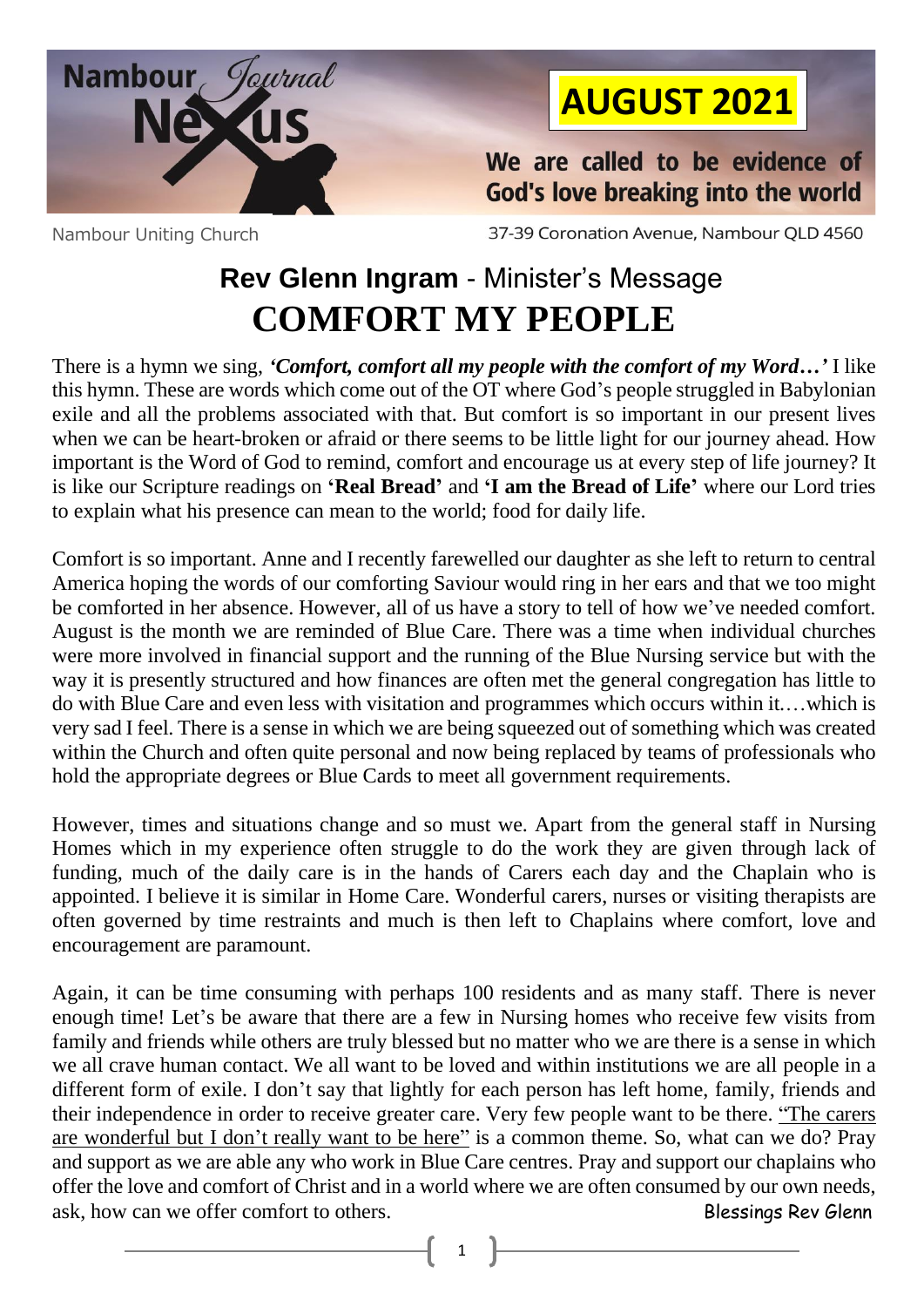## **BLUE CARE SUNDAY 22 AUGUST 2021**

This year's **Blue Care Sunday** will be held on **22 August 2021**. This is a very special day for Blue Care where we take the opportunity to remember and celebrate the Blue Care staff, volunteers, family members and supporters who have helped Blue Care to become what it is today.

For more than 65 years, one thing has continued to set Blue Care apart: our commitment to empowering Queenslanders to live life their way. Through a dedicated team of health professionals, Blue Care assists individuals and their families to enjoy the very best of care and support, in a nurturing and respectful environment.

We would like to invite you and your congregations to acknowledge this important day, to celebrate the past and recognise the present, and reflect on the incredible work that Blue Care staff, chaplaincy and volunteers do to keep Blue Care residents and clients safe and cared for with compassion and commitment.

A worship resources pack will be put together by Adam MacIntosh, Associate Director of Mission, Pastoral Care and sent to your Church closer to the date to assist with Blue Care Sunday.

Although much of the work Blue Care does is made possible through government funding and client contributions, Blue Care relies on additional support from the community to deliver the services that do not receive any or only partial funding.

Help us continue our vital work. Blue Care Sunday is a great opportunity to raise funds for Blue Care or create an opportunity for congregations and members to make a donation to Blue Care. To make a donation or register your fundraising event please go to our website <https://fundraise.bluecare.org.au/sundaycongregation>

You can also share this website via your channels with any supporters or family members who may be interested to support Blue Care on this special day.

For more information or any questions you may have, please contact me.

Kind regards **Andrea Hogg** Chaplaincy Coordinator Blue Care Care & Wellbeing Service Care Coordinator Mission Group

### **NeXus**

The **NeXus** between our mission and our spiritual power is the gathered congregation. While God comes to us by His Spirit thus transforming us by his grace, we are drawn into precious fellowship with each other. As a congregation gathers for worship, it is being strengthened, then sent out again for a missional purpose.

In times such as these, this copy of **Nambour NeXus** is provided so that you may have resources to assist you in your personal or household worship of God, to assist you in growing your faith, and to encourage your concern and prayers for others.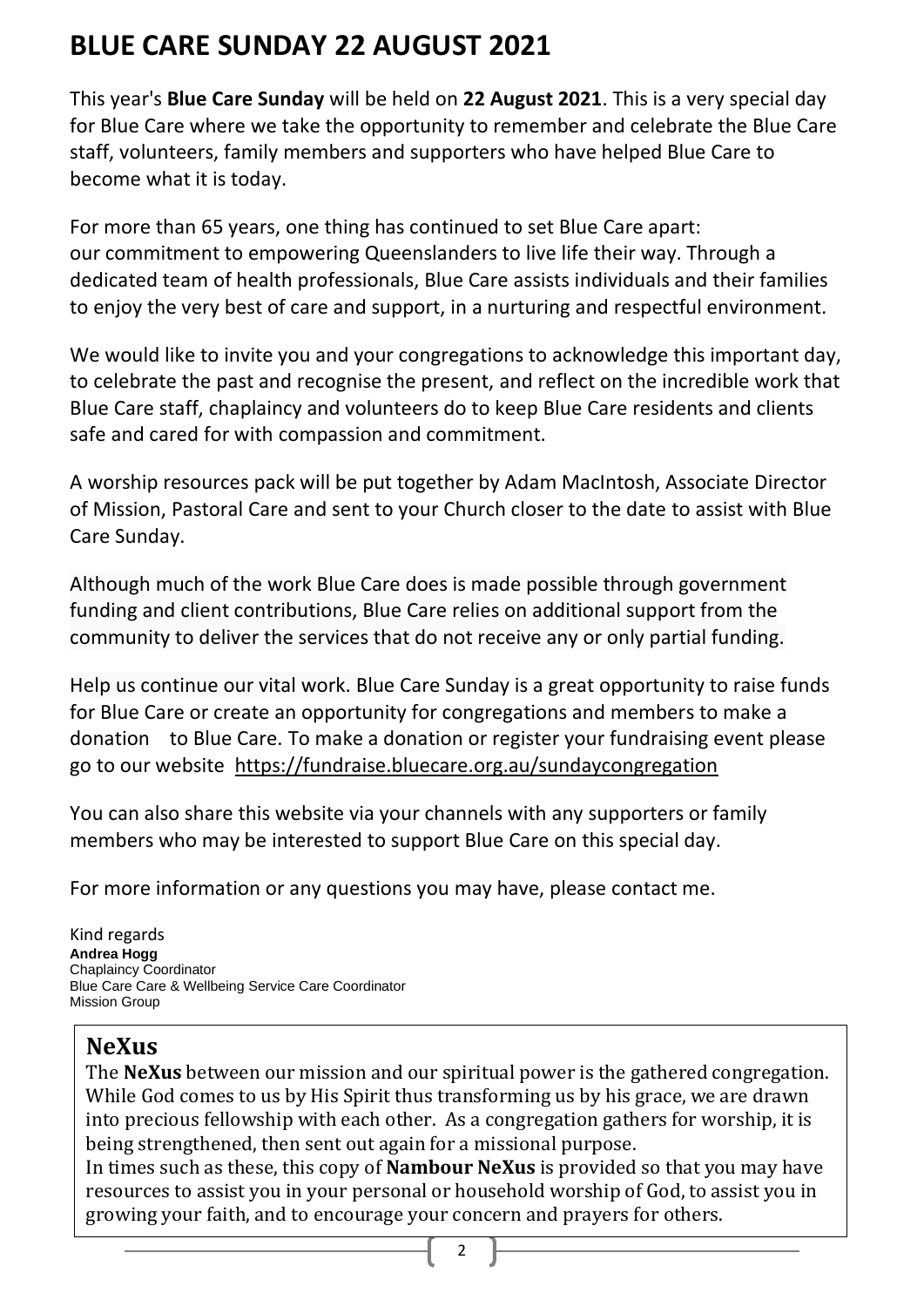# **Blue Care Chaplains**

*Providing spiritual and pastoral care within the holistic care of the people we serve as part of Uniting Care. Through this we engage with our stated mission practise to "participate in God's healing power to the whole person."*



When hearing of BlueCare Chaplains people often think of cups of tea over long chats, funerals and church services. However, the role today is increasingly dynamic and throughout Blue Care Residential Aged Care and Community Services Chaplains across the North Coast Region are actively at work supporting residents, community clients, the families and staff. We cover 6 Residential sites, 5 Community staff hubs, 3 Respite Centres and visit clients from Peachester to Caloundra, Noosa, Tin Can Bay, Gympie and beyond.

No two days are ever the same! We do go from palliative care to church services and from staff training to completing resident spiritual needs assessments. There's family transition support, hospital visitation, staff spiritual & pastoral care, volunteer and grief & loss training, not to mention trying to navigate the coast traffic and roadworks for community work! There's so much more that could be said and with the support needs of families and staff increasing as people age-in-home, along with the higher complex care needs in residential care, our work will never be done!

Moving forward the dynamic role of Chaplains will continue to increase in demand as we navigate the changes in care. With the impact of our ever changing CoVid rules, church engagement



lessening and volunteers hard to find, Chaplains long for additional support to help us provide holistic care for particularly Residents. We invite you to consider joining our Chaplaincy Volunteer Teams or giving a gift to help provide additional resources to enhance the lives of those we serve in Jesus name.

We are better when serving together! *Our Team - Kate, Natalie & Narelle*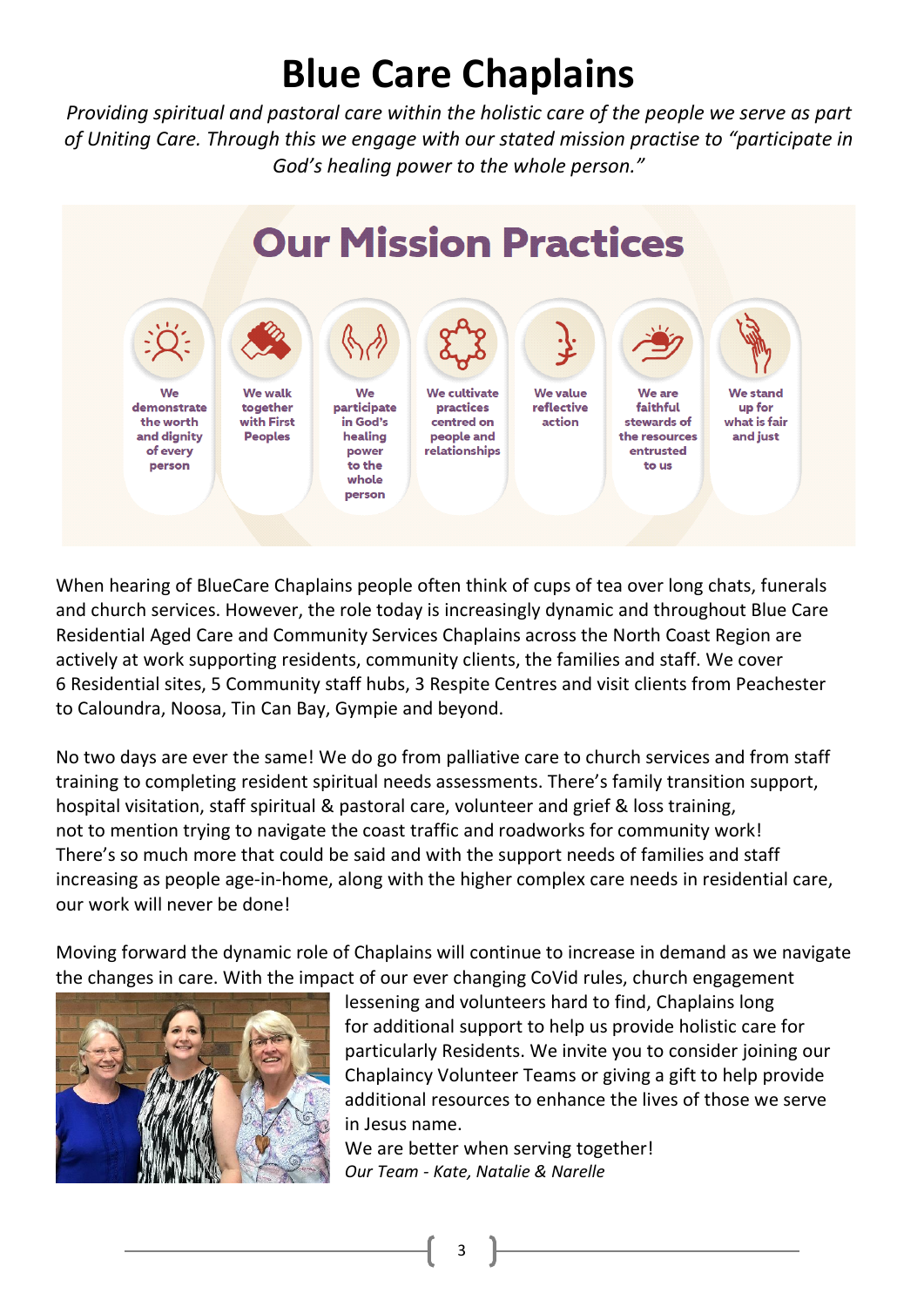### Daily Prayers

This month we will sing our Prayers as many hymns are prayers set to music.

### Our Theme is…… **'Giving Thanks'**.

Let us pray and give thanks.

### DAY<sub>1</sub>

Thank you, for giving me the morning, Thank you, for every day that's new, Thank you, for all my hurts and troubles I can take to you Thank you for all my friends and helpers Thank you for people everywhere Thank you showing me, Lord Jesus How to help and care. We thank you for the blessings of life, food, water, shelter, family and friends. But as we enjoy healthy food, we know that not everyone shares equally among us We ask that your Spirit will help us celebrate, find joy, and be fed by the living Word; encourage us to take steps – however tentative – into your world; and offer hope to the broken-hearted, the lost, the lonely, and the ignored We thank you, Lord, and we give thanks with joy.

### DAY 2

Thank you, for comfort in my sadness, Thank you, for all who understand, Thank you that your hand holds and leads me, everywhere I am. Thank you for speaking to me, Jesus, Thank you for meeting with me here, Thank you, because you love all people, those both far and near Thank you for those who have provided for our needs and comforted us in our sadness, for those who lifted us when we were down and who spoke Your words of forgiveness. We think of people who struggle to feed their families every day. As we say "Give us today our daily bread" we pray for those who go hungry every day. We thank You Lord. and we give thanks with joy

### DAY<sub>3</sub>

Give thanks with a grateful heart Give thanks to the Holy One, Give thanks because he has given Jesus Christ, his Son Give thanks, Give thanks. Give thanks. Our generous God, how you bless us with so many wonderful gifts day by day. Sometimes we take it for granted and just expect to always have these blessings. And how do we express our thanks? As children we were taught to say 'Thank you', but so often it was a reluctant response. And even as adults how often do we find ourselves just repeating the words, maybe a flippant response or even a grudging one – our hearts are just not in it. Forgive us, Lord, and help us to be grateful straight from the heart. Give thanks with a grateful heart. Give thanks We thank you, Lord, and we give thanks with joy

### DAY 4

Thanks to God whose word was spoken In the deed that made the earth His the voice that called a nation his the fires that tried its worth God has spoken, God has spoken, Praise him for his open word May the life of Jesus so inspire us that we bear your image in the world, opposing racism and sexism, standing with those who are different, seeking peace, welcoming strangers, building families of all kinds, helping people celebrate the gift of life. We thank you, Lord, and we give thanks with joy

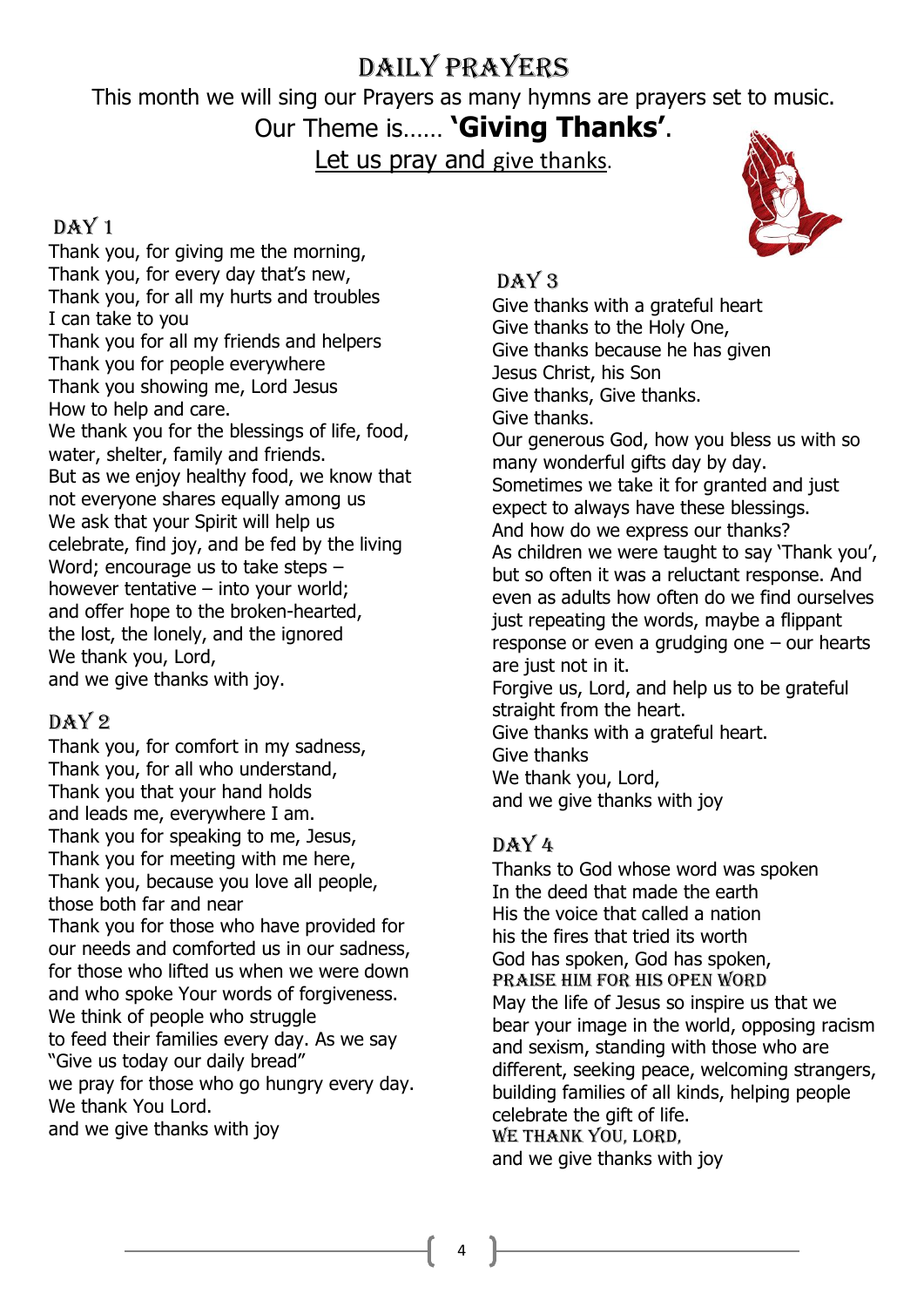### DAY<sub>5</sub>

Thanks to God whose word was written In the Bible's sacred page, Record of the revelation Showing God to every age. God has spoken, God has spoken Praise him for his open Word. Loving God, sustain and encourage us in worship, let us find joy, and be fed by your living Word, encourage us as we do our best to tell the story of Jesus, encourage us to read your word and share it with others. May our lives reflect your words in our relationships with others and in the choices we make day by day. We thank you, Lord, and we give thanks with joy

### DAY 6

For the fruits of all creation, Thanks be to God, For his gifts of every nation Thanks be to God,

For the ploughing, sowing, reaping, Silent growth while we are sleeping,

Future needs in earth's safe keeping

Thanks be to God.

Help us to be your ears to listen to the cries. Help us to be your voice speaking out love and acceptance.

Help us to be your feet walking beside those in need.

Help us to be your hands to clothe, feed and shelter them.

You came for the least, the lost and last of this world. Lord, hear our prayer

We thank you, Lord,

and we give thanks with joy

### DAY<sub>7</sub>

For the harvest of the Spirit, Thanks be to God, For the good we all inherit Thanks be to God. For all the wonders that astound us, For the truths that still confound us, Most of all, that love has found us, Thanks be to God. Our God your heart goes out to all in need – to those who are sick and suffering, those who are dying and in pain, those who have lost the joy of living. We thank you for those who care for the sick and suffering in your name - doctors, nurses, ambulance officers, hospital visitors, cooks and cleaners – be in their hands to touch, be in their lips to speak comfort, be in their eyes to show compassion - give them your healing love we pray. We thank you, Lord, and we give thanks with joy

#### **ACKNOWLEDGMENT OF FIRST NATIONS PEOPLE**

This land on which we live and worship is God's land and God's Spirit dwells here.

We acknowledge the Kabi Kabi people, traditional custodians under God of the Sunshine Coast and its hinterland.

We pay our respects and pray for their elders and all their descendants.

We are thankful that we can share with them in our community and nation.

We reaffirm our commitment to care for the land and participate in the reconciling journey, for God requires this of us.

### **CHURCH EMAIL [nambouruca@gmail.com](mailto:nambouruca@gmail.com)**

**FACEBOOK [www.facebook.com/nambouruniting.church](http://www.facebook.com/nambouruniting.church) YOUTUBE CHANNEL nambouruca.youtube**

**2021 Sunday Services are available on the Nambour Uniting Church Website for you to view at**

### **nambouruniting.org.au**

**along with Mission Possible photos, word study, reflections, stained glass windows and more Thanks to Don Heaton for recording our Services, and Ian Brown for our great website**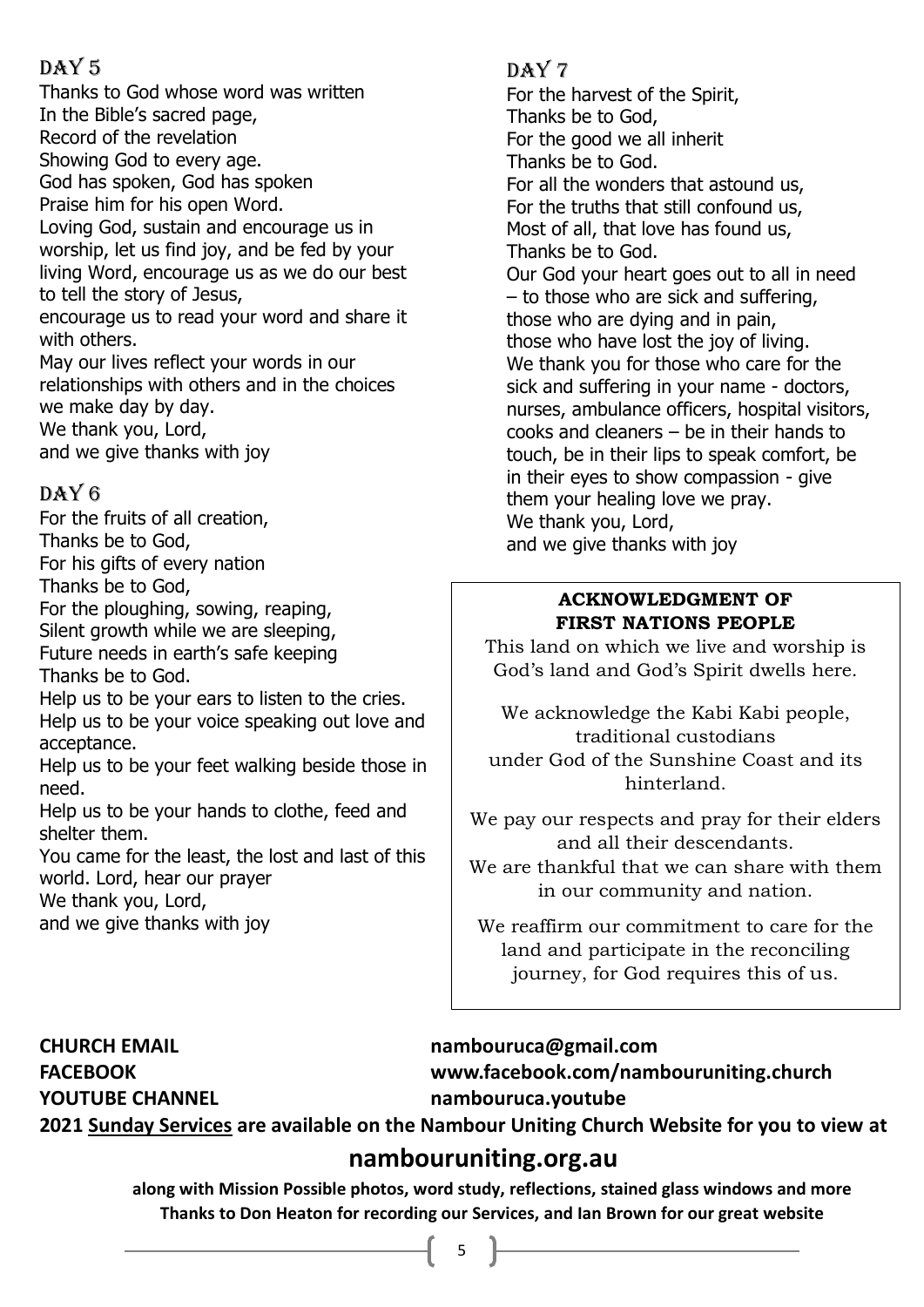## **"I believe in Angels!"**

What image does the word "angel" bring to you? For most, it would be a winged person in shining white garments, clothed in bright light, with a halo. Certainly that's how they are portrayed in childrens' Christmas pageants! This image probably derives from the ancient Hebrew concept of winged Cherubim and Seraphim, particularly the Cherubim who overshadowed the sacred Ark of the Covenant (see Exodus 25; also Isa 6:2,6). Certainly, if we believe that God is the great Eternal Spirit, there is no reason not to believe in the existence of other, albeit lesser spirits who belong to the same realm.

Indeed, the word "angel" is a direct translation of the Greek "angelos", meaning "messenger". Essentially, angels are simply God's messengers, the "secret service", acting as God's agents in the world. Sometimes they are message bearers, as in the Annunciation to Mary (Luke 1:26ff), or the proclamation of the Resurrection ("He is not here, he is risen!" John 20:12), but at other times the term describes anyone acting as God's agent. In particular, the term "angel of the Lord" relates to God's appointed envoy bearing a special message (e.g. Matt 1:20, 24, 2:13, 11:10; Luke 1:11, 2:9; Acts 5:19). The term "my messenger" (*angelos*) is also applied to people such as John the Baptist (Mark 1:2) or other human message bearers (Luke 7:24, 9:52; James 2:25). That is, the same word may also be applied to human messengers as well.

I really like the words of the hymn ("*There's a light upon the mountains*"), which includes the line, "*but his angels here are human, not the shining hosts above*". Often, *God's angels do have human hands!* **I know, because I have met them!**

Let me share the story of "Sandy" (*not her real name*) with you. We had had a very bad car accident in which, amongst other injuries, I had fractured my cheek bone. However, because of my other injuries I could not be moved from the little country hospital at Tenterfield, so was unable to have surgery until I could be moved down to Brisbane, a week later. Eventually I was able to have the surgery, but my broken facial bones had already begun to set! As I lay in the theatre ante-room of Wesley Hospital, awaiting the operation, the words of a little vesper which we sang every Sunday evening in my home church, came to my mind:

### **"***Lord keep us safe this night, secure from all our fears, May angels guard us while we sleep, 'till morning light appears."*

That was the last thing I remembered. When I woke in recovery, I opened my eyes and looked up. There was the bright smiling face of one of our church young people, a lovely blonde, who had been on duty as Theatre Sister for my surgery! My first words were, "Sandy, you're an angel!" Unbeknown to me, God had given

one of his very special messengers to care for me while I "slept".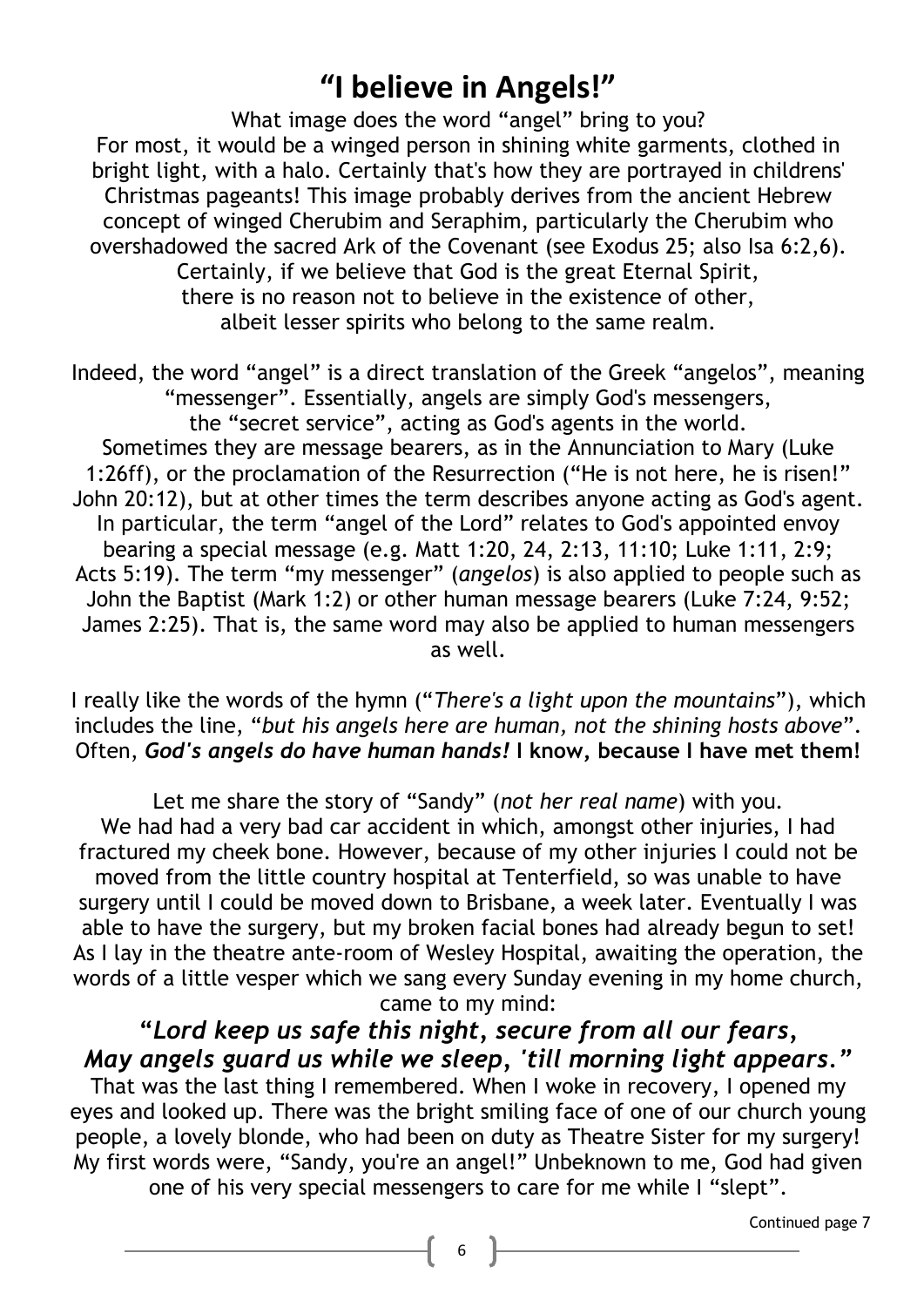#### Continued from page 8



But there was more to this angel! It was Saturday, and the hospital was short staffed for the weekend. When the Doctor checked my face after the surgery, he was not at all happy with the outcome. "We need to go in again", he said. He then had to find volunteers to go into theatre a second time for an unscheduled operation. You can guess who put her hands up: Sandy! And when thanked, she simply said, "*it's what me and my team do every day."*

There was one other angel, whose name I never knew. After two operations my whole body was so fragile that I could not bear even the slightest touch. Then, in the middle of the night, a nurse came to sponge me and change me out of the theatre gown... I had never ever experienced such gentleness and soothing, tender care. By morning she had gone off duty and I never saw her again. Yes, I believe God's angels do have human hands!

Rev Graham Warne

### **DIRECT DEBIT/TRANSFER**

To make your offering using **DIRECT DEBIT/TRANSFER** 

you will need to go to your bank or use the internet banking service. You will need the following information:

#### **Bank: ANZ**

**BSB: 014010** 

#### **Account No: 286751378**

Thank you all for being generous people. May your giving become the power of love in the world.

| <b>Minister</b>                          |              |
|------------------------------------------|--------------|
| Rev Glenn Ingram                         | 0453 677 303 |
| <b>Pastoral Care Ministry</b>            |              |
| Rev Graham Warne                         | 5478 9747    |
| Eva Donaldson Lay Co-ordinator 5441 3381 |              |
| <b>Nambour Congregation Chairperson</b>  |              |
| Ian Woodward                             | 5441 1069    |
| <b>Church Council Officers</b>           |              |
| Ian Woodward - Chair                     |              |
| Helen Staines - Secretary                |              |
| Lyn Metelerkamp - Treasurer              |              |
| Lynn Blackwood-Troyahn                   |              |
| Property & Compliance                    |              |
| <b>Church &amp; Office:</b>              | 5441 1135    |
| 37 Coronation Drive NAMBOUR QLD 4560     |              |
| PO Box 1100, NAMBOUR, Q 4560             |              |
| Office: open most Tuesdays and Thursdays |              |
| 9.30AM to 2PM Jimmy 0411 314 306         |              |